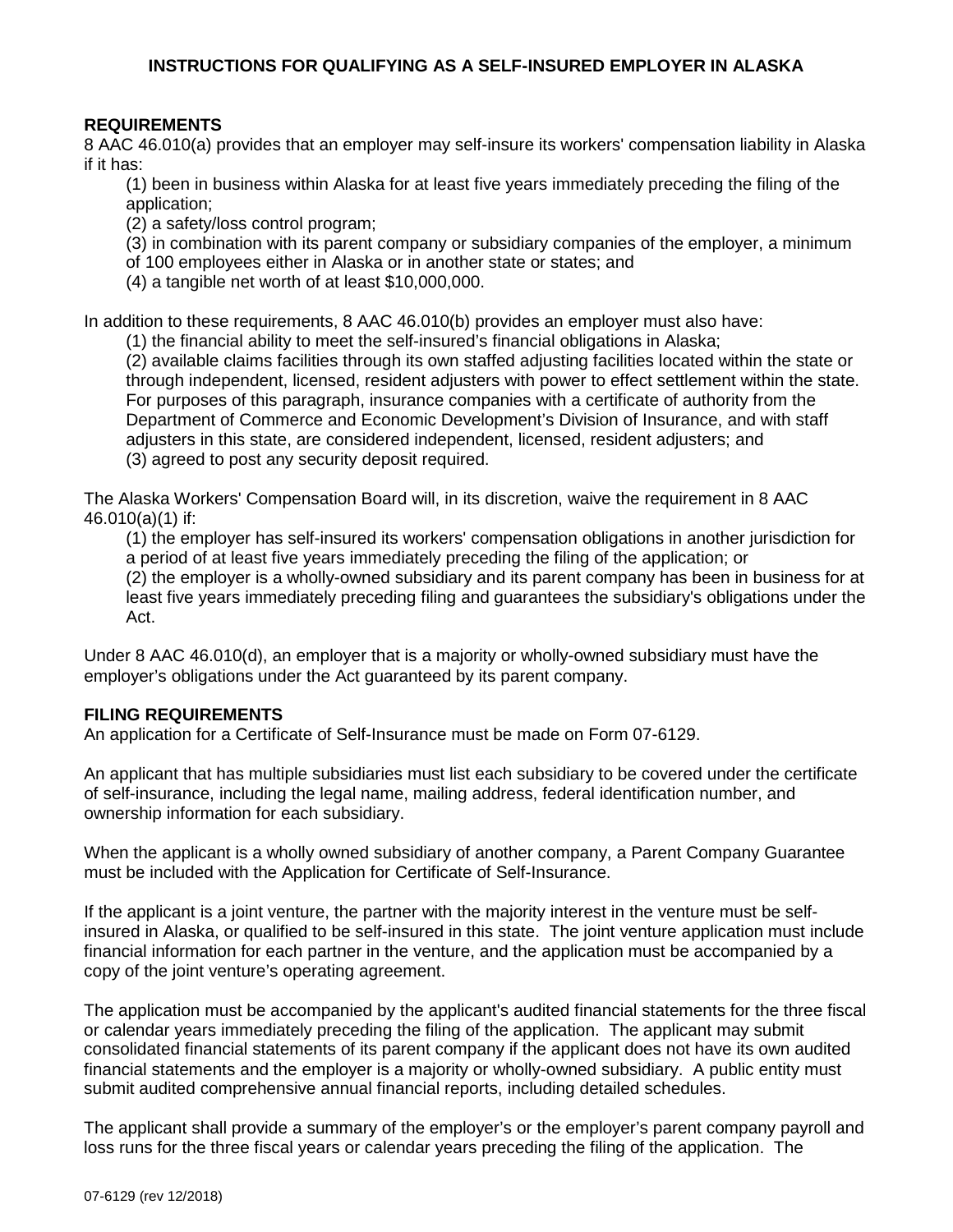summary must be categorized by year, and include the number of employees, amount of payroll, number of medical-only claims, number of indemnity claims, number of fatalities, the dollar amount of total incurred losses, the dollar amount of paid losses, the dollar amount of reserves for incurred but unpaid losses, the dollar amount of losses within the retention limit, the dollar amount of losses subject to reinsurance or excess recovery, and the dollar amount of losses subject to subrogation recovery.

The applicant shall submit a description (binder) of its proposed excess insurance coverage, including effective dates, type of coverage, conditions and exclusions, with specific and aggregate retentions and policy limits. Excess coverage must be written by a casualty insurance company or reinsurance company authorized to transact business in Alaska, and must be rated A- or higher with a stable outlook by a nationally recognized rating organization. If approved, the applicant shall provide excess policy insurance coverage to the Division.

The application for self-insurance must be accompanied by a security deposit in the form of an irrevocable letter of credit from a financial institution authorized to conduct business in Alaska under AS 06.01.010-06.40.190, with the State of Alaska, Department of Labor and Workforce Development listed as the beneficiary. The amount of the security deposit must be in the amount of \$600,000 or 125% of the total outstanding accrued self-insured workers' compensation liabilities for the year immediately preceding the application, whichever amount is greater.

The applicant shall submit with the application a detailed outline of its safety/loss control program.

The above material shall be mailed to the Division of Workers' Compensation at least 90 days prior to the desired effective date of self-insurance.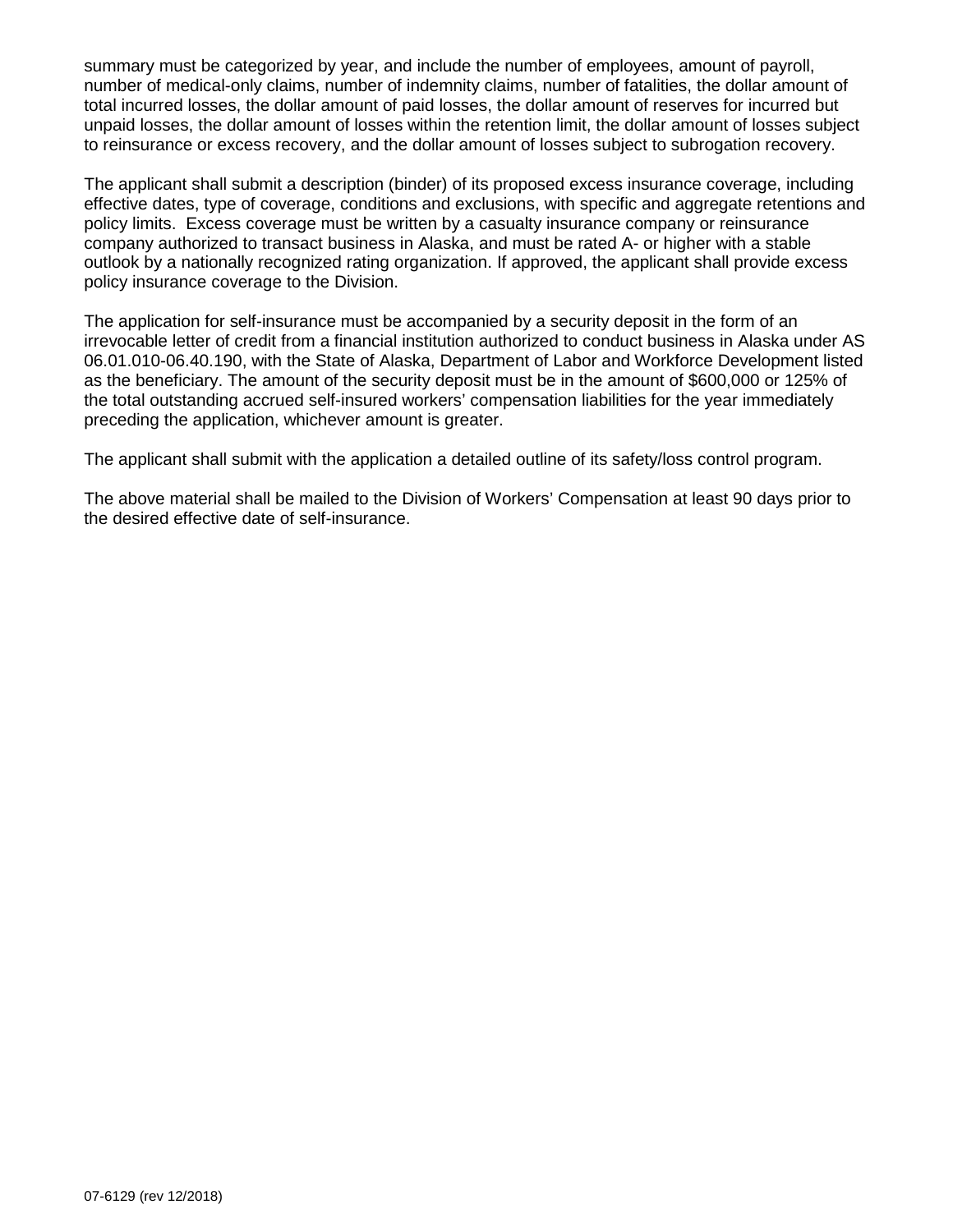#### **STATE OF ALASKA DIVISION OF WORKERS' COMPENSATION P.O. Box 115512 Juneau, AK 99811-5512**

## **APPLICATION FOR CERTIFICATE OF SELF-INSURANCE**

All questions must be answered, and requested material submitted. If not applicable, use symbol N/A. Workers compensation insurance must be maintained until self-insurance authorization is effective.

- 1. Legal name of the Alaskan employer
- 2. Mailing address of the Alaskan employer
- 3. Name and address of the individual responsible for the employer's self-insured program Name Title Mailing address Telephone number Telephone number Fax number Email address 4. Type of business structure of the Alaskan employer (Check One)
- ◯ Corporation Q Partnership Q Joint Venture Q Limited Partnership Q Limited Partnership<br>
Q Limited Liability Company Q Limited Liability Partnership Limited Liability Company Limited Liability Partnership Municipality or Public Authority  $\Box$  Other (explain below)
- 5. If the Alaskan employer is a wholly owned or majority owned subsidiary, provide the legal name, mailing address, and percent of ownership of the parent or controlling company.
- 6. If the Alaskan employer is a joint venture, provide the legal names, mailing address, and ownership percentage of each person having an ownership interest in the venture (attach additional pages if necessary).
- 7. Provide the North American Industry Classification System (NAICS) code number that the Alaskan employer conducts its affairs under and a brief description of its business activities NAICS Code Description of business Activities in Alaska **Description of the Structure of Alaska** 8. Alaska employer's federal employer identification number
- 9. Provide the Alaska employer's Alaska State Business License number and, if applicable, the Alaska Department of Commerce ID number. Business License Number Commerce ID Number
- 10. Date the Alaskan employer started business in Alaska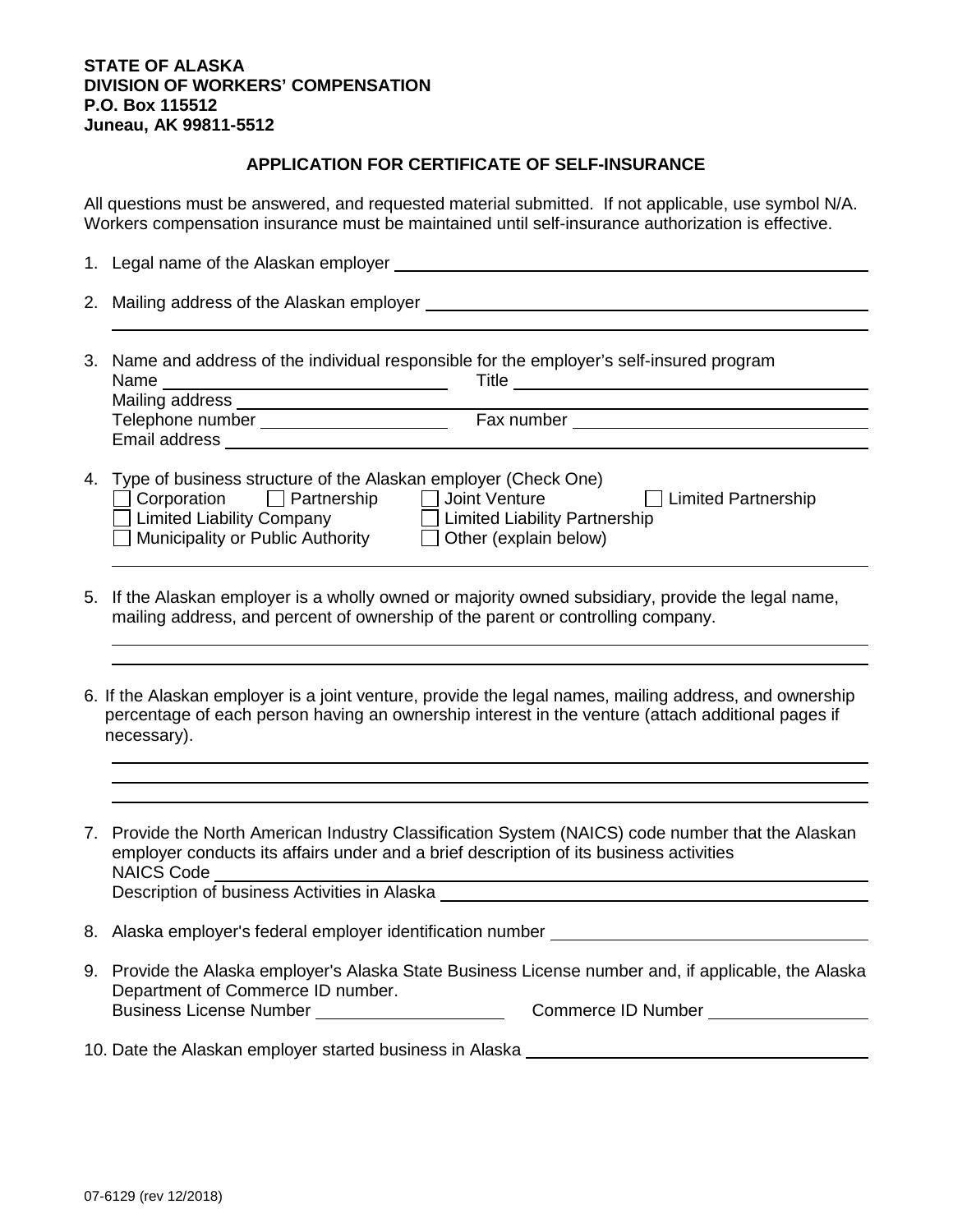11. List past three years compensation experience in Alaska

| Reporting year                               |  |
|----------------------------------------------|--|
| Number of Alaskan Employees                  |  |
| <b>Total Alaskan Payroll</b>                 |  |
| Number of incident only & medical claims     |  |
| Number of time-loss claims                   |  |
| Number of fatalities                         |  |
| Total amount of incurred losses in           |  |
| year                                         |  |
| Total amount of paid losses in year          |  |
| Total outstanding loss reserves at year end  |  |
| Total amount within retention limit          |  |
| Total amount subject to excess coverage      |  |
| Total amount subject to subrogation recovery |  |
| Annual Alaskan workers' compensation         |  |
| premium                                      |  |

12. Description of proposed excess insurance<br>Name of proposed excess insurance carrier Name of proposed excess insurance carrier Proposed Self-Insurance Retention Specific: \_\_\_\_\_\_\_\_\_\_\_\_\_ Aggregate: Proposed policy limits **Specific:** Specific: Aggregate: 13. Effective dates when self-insurance is desired: From To

- 14. Name and mailing address of the Alaska claims adjuster to be located in the State of Alaska
- 15. Applicant must provide the following documents with this application for Certificate of Self-Insurance
	- Audited Financial Statements for the three fiscal years immediately preceding the filing of the application. If the employer is a joint venture, financial statements must be submitted for each partner in the venture.
	- If a wholly owned subsidiary or a joint venture, a written parent company's guarantee of the subsidiaries liabilities under the Alaska Workers Compensation Act.
	- A written detailed summary of the company's loss prevention program.
	- A list of subsidiaries to be covered under this application, including the legal names, mailing addresses, federal identification number, and ownership interest for each subsidiary.

16. In consideration of the approval of this application, the applicant expressly agrees:

- To comply with the excess insurance coverage retentions and limits required by the Alaska Workers Compensation Board;
- To comply with the security deposits required by the Board;
- That this privilege may be revoked at any time for cause at the discretion of the Alaska Workers Compensation Board;
- That the applicant will promptly provide benefits within the time limits specified by the Alaska Workers Compensation Act;
- That the applicant will discharge liability for compensation to injured employees or their dependents in accordance with the requirements of the Alaska Workers Compensation Act;
- That the applicant or its adjuster will provide annual reports no later than March  $1<sup>st</sup>$  of each calendar year, and pay applicable Second Injury Fund and Workers' Safety and Compensation Administration Account assessments due thereon;
- That a request for renewal of the Employers Certificate of Self-Insurance will be made annually on a form prescribed by the Alaska Workers Compensation Board; and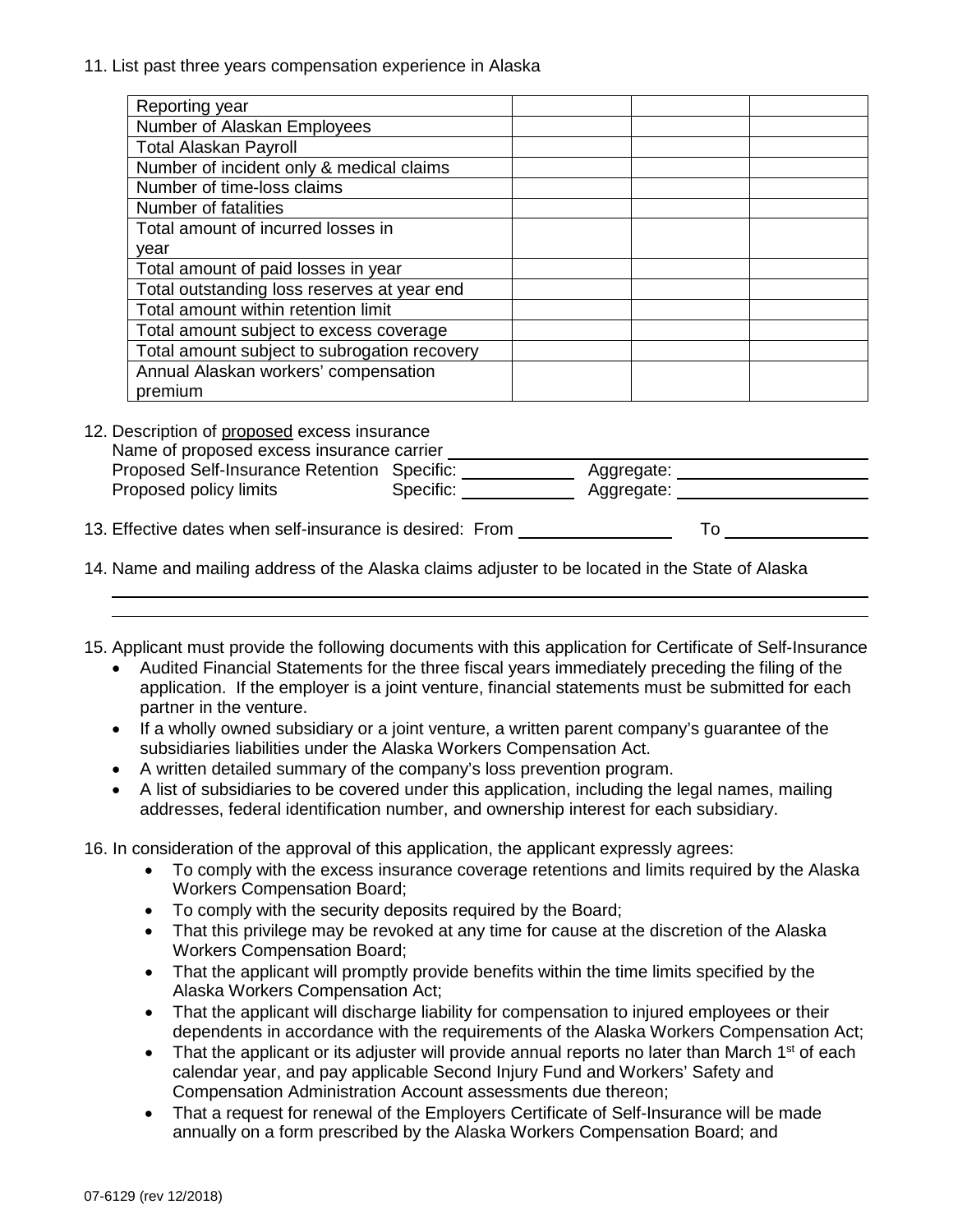• That the applicant will notify the board within 30 days of any change in conditions which would affect the applicant's ability to administer its self-insurance program, including sale, merger, or other organic changes in ownership interest.

(Title of Authorized Person)

State of County of

**Fig. 2.1**, being first duly sworn, appeared personally and declared that the facts set forth in the foregoing application are true to the best of his/her knowledge, information and belief. Sworn to and affirmed this \_\_\_\_\_\_\_\_\_\_\_\_\_\_\_\_ day of \_\_\_\_\_\_\_\_\_\_\_\_\_\_\_\_, \_\_\_\_\_\_\_.

(Notary seal)

(Notary Public)

My commission expires on